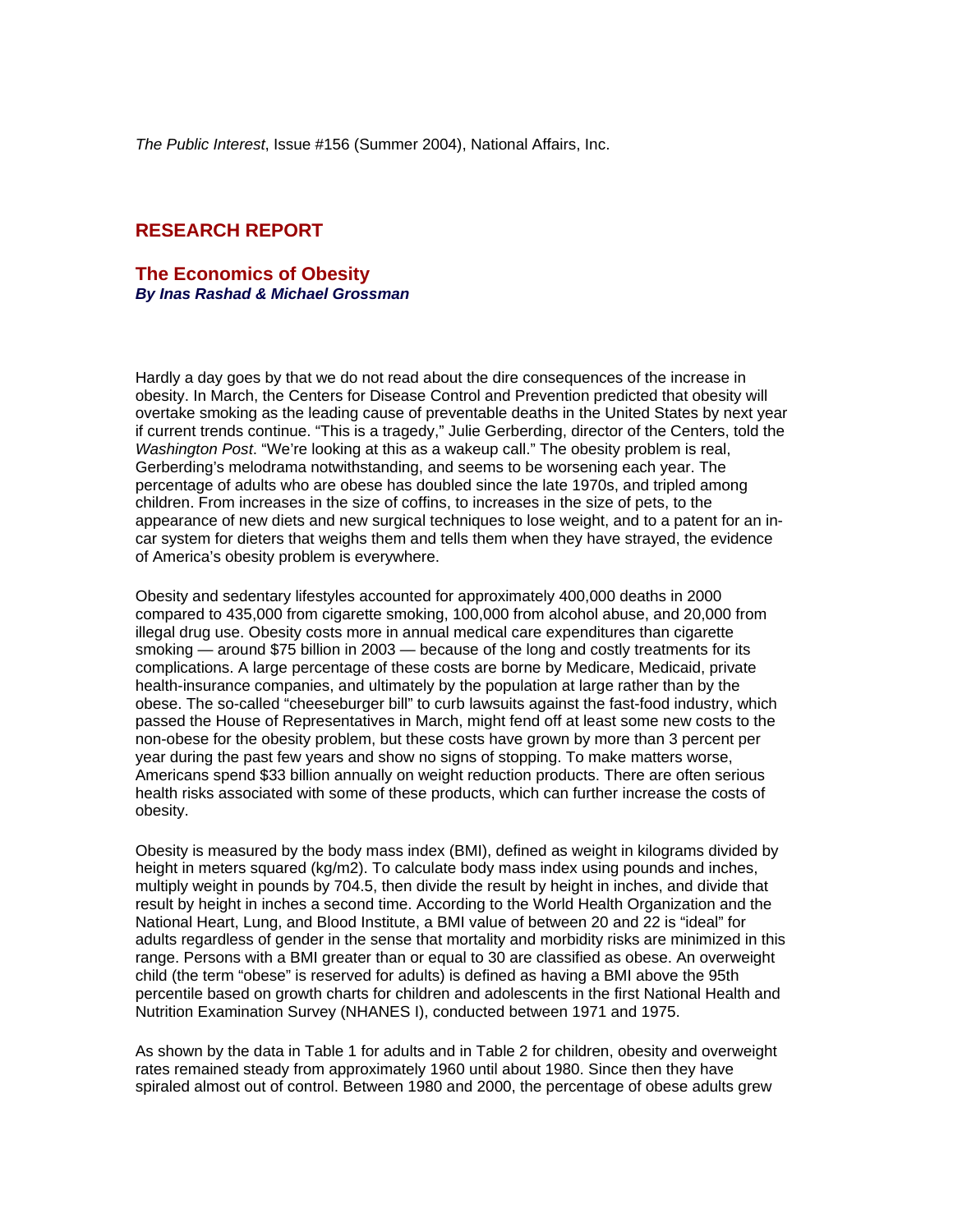from 14 percent to 30 percent, and the percentage of overweight children rose from 5 percent to 14 percent. If we are to grapple effectively with today's obesity problem we need to understand how and why obesity became a problem in the first place.

## **Some possible causes**

Obesity has a large genetic component, and this plays an important role in explaining why a given individual is obese. But genetic characteristics in the population change very slowly, and so they clearly cannot explain why obesity has increased so rapidly in recent decades. Researchers have instead sought to explain obesity by looking at technological changes, changes in taste and consumer habits, and at changes in the social environment. Economists have taken the lead in these efforts. Not surprisingly, they have emphasized the role of prices.

According to the economists Darius Lakdawalla and Tomas Philipson, declines in the real prices of grocery food items caused a surge in caloric intake that can account for as much as 40 percent of the increase in the body mass index of adults since 1980. Technological advances in agriculture caused grocery prices to fall, the authors show, and these declines caused consumers to demand more groceries. Government policy only heightened the effect by encouraging overproduction. Journalist Michael Pollan points to a shift in the early 1970s toward direct farming subsidies as another source of the rise in caloric intake. The old system, an agricultural-support arrangement designed to discourage overproduction of corn and other storable commodities, had much smaller effects on producers' decisions. But the new system "free[d] them to dump their harvests on the market no matter what the price."

Important technological changes in the home kitchen seem to have fostered more caloric intake, too. Economists David M. Cutler, Edward L. Glaeser, and Jessie M. Shapiro, present evidence that the tools responsible for reductions in the time we spend preparing meals at home — at least for certain groups in the population — have contributed to an increase in caloric consumption. Microwaveable meals and other foods that are easy to cook are desirable because they are quicker to prepare; they are also fattier and higher in caloric content.

Other factors that have contributed to the growth in obesity include the decline in physical activity and urban sprawl. Physical exercise has declined since 1980, and that decline is a proximate cause of the increase in body weight. Statisticians Reid Ewing, Tom Schmid, Richard Killingsworth, Amy Zlot, and Stephen Raudenbush have attributed part of the increase in obesity to the degree of urban sprawl, or how conducive a city is to exercise. Urban sprawl is defined as the process through which the spread of development across the landscape outpaces population growth. Those urban areas that offer more transportation choices, are more compact, and have a variety of stores and activity centers within reach have lower rates of obesity. Government spending on roadwork and infrastructure may thus have an influence on the obesity rate by subsidizing sprawl.

## **Restaurants, anti-smoking, and obesity**

While these various factors all clearly matter, we have found in our research with colleagues Shin-Yi Chou and Henry Saffer that several others seem to be more important in explaining trends in obesity. First and foremost, eating out at fast-food restaurants and full-service restaurants seems to be the most important factor in explaining the rise in obesity.

According to our research, as much as two-thirds of the increase in adult obesity since 1980 can be explained by the rapid growth in the per capita number of fast-food restaurants and fullservice restaurants, especially the former. It's not hard to imagine how the explosive growth in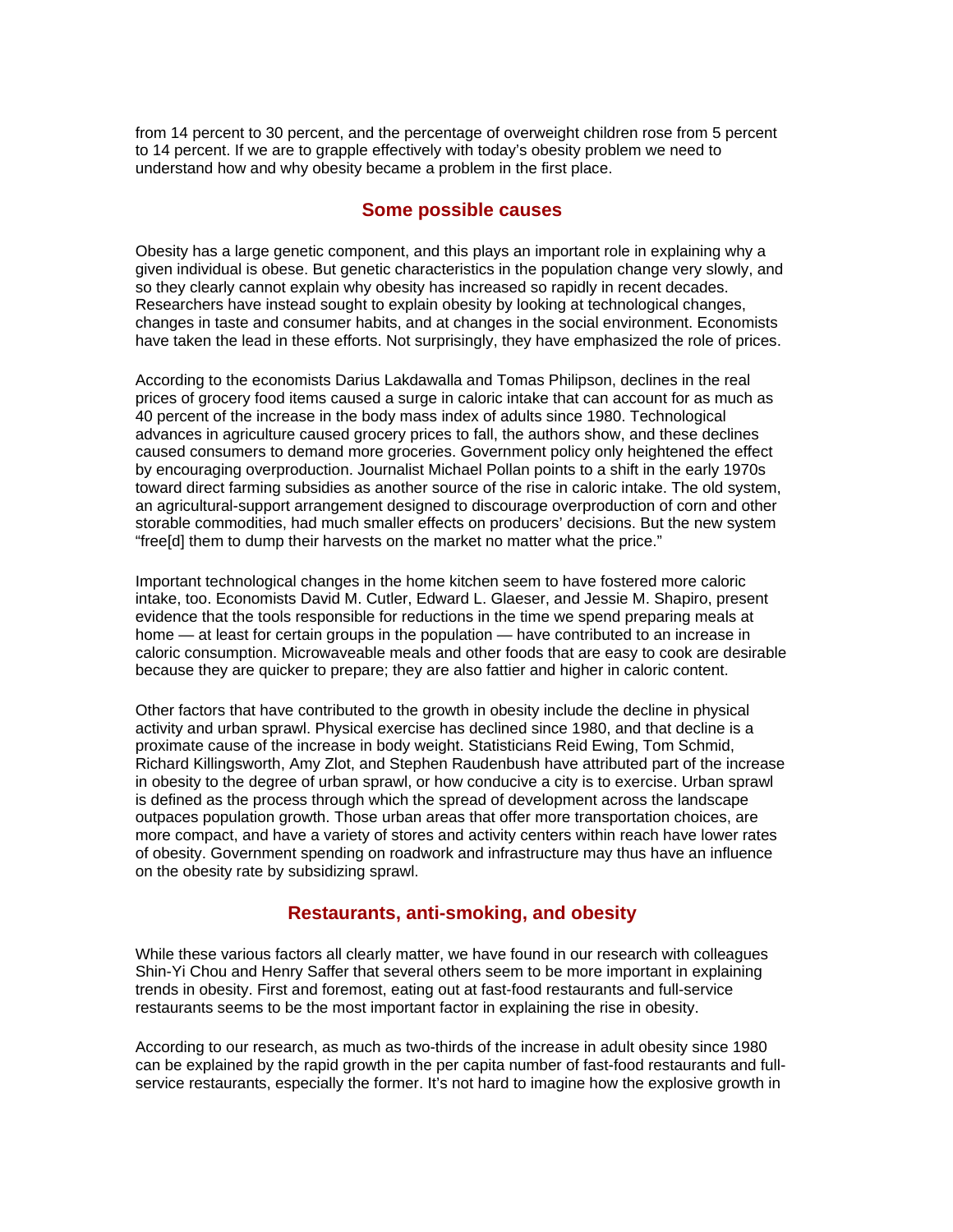these restaurants could fuel the obesity epidemic. Food served in these restaurants has extremely high caloric density, and almost certainly has contributed to obesity. We also found that the very modest growth in the per capita number of fast-food and full-service restaurants accounts in large part for the stability of adult weight in the period from 1960 to 1980, before the first major obesity upswing. During that period, the per capita number of full-service restaurants actually fell. Indications point to restaurant growth as the primary cause of increased obesity after 1980.

What caused this explosive restaurant growth? The principal driver seems to have been the increases in rates of labor force participation by women. As nonwork time for women became increasingly scarce and valuable over the last few decades, time devoted to at-home meal preparation decreased. Families began eating out more often. Indeed, the economists Patricia M. Anderson, Kristin F. Butcher, and Phillip B. Levine find that the rise in average hours worked by mothers can account for as much as one-third of the growth in obesity among children in certain families. In part, the rise in obesity seems to have been an unintended consequence of encouraging women to become more active in the workforce.

We have also unmasked a second and perhaps more surprising culprit in the alarming rise in obesity: the crackdown on smoking via tax increases. Higher cigarette taxes and higher cigarette prices have caused more smokers to quit — but these smokers seem to have begun eating more as a result. According to our research, each 10 percent increase in the real price of cigarettes produces a 2 percent increase in the number of obese people, other things being equal.

Clearly, those who curtail their habit or quit smoking altogether typically gain weight as the appetite-suppressing and metabolism-increasing effects of smoking come to an end. This is no small effect: The inflation-adjusted price of cigarettes has risen by approximately 164 percent since 1980. This large growth resulted in part from four federal excise tax hikes, a number of state tax hikes, and the settlement of the state lawsuits filed against cigarette manufacturers to recover Medicaid funds spent treating diseases related to smoking. The rise in the real price of cigarettes is the second-most important factor next to the growth in restaurants in the trend in the post-1980 obesity trend. We estimate that it accounts for almost 20 percent of the growth in obesity.

Our findings underscore the idea that social action can have unintended consequences: Oftentimes, there is a tradeoff involved in achieving goals that society favors, such as increased food production, more workforce participation by women, and fewer smokers. Lower real food prices have significantly increased living standards. Expanded labor market opportunities for women have increased families' command of real resources and increased equality of opportunity. Cigarette smoking is still the largest cause of premature death among Americans; pushing smokers to quit will have obvious health benefits. But our results and those of other economists also suggest that these efforts contribute to the rising prevalence of obesity. Whether public policies should be pursued that offset this ignored consequence of previous public policy to discourage smoking, increase market opportunities, and make cheaper food available depends on the costs and benefits of these policies.

## **A public concern?**

If obesity were purely a cosmetic problem, the pressing need for answers as to why this has happened and solutions to reverse it would not seem necessary. Yet obesity has been linked to various medical conditions such as hypertension, high cholesterol, coronary heart disease, type 2 diabetes, psychological disorders such as depression, and various types of cancer.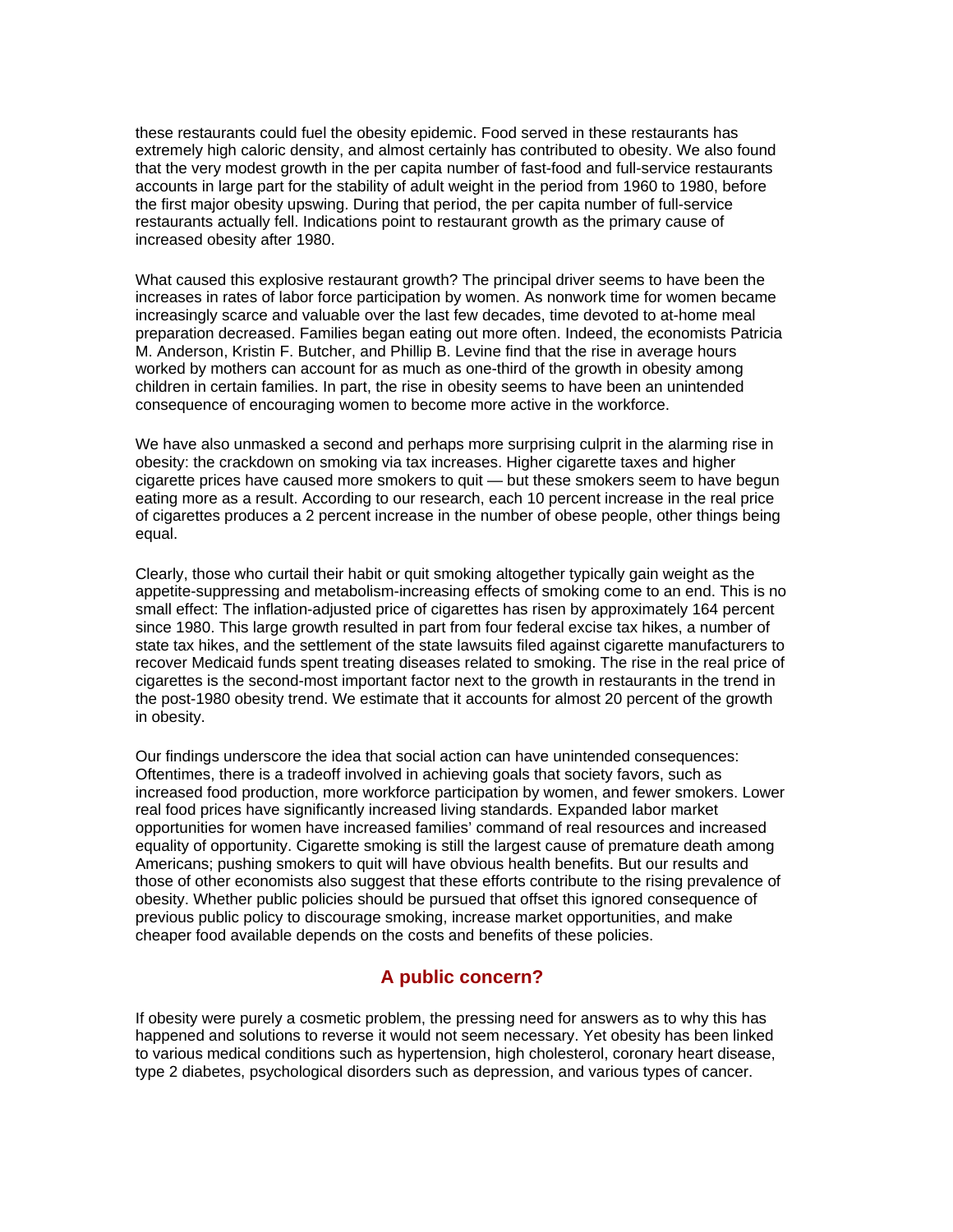Clearly, obesity carries a high personal cost. But does it carry a high enough social cost to make it a concern of public policy? The answer is no if consumers are fully informed, and if the obese bear all the consequences of their actions. The answer is yes if consumers do not have full information or something that reasonably approximates it, or if third parties like Medicare, Medicaid, private health insurance companies and ultimately the non-obese end up bearing significant amounts of the costs.

It would seem, then, that obesity is a matter for public concern. Clearly, the non-obese do subsidize the obese. Health and life insurance premiums paid by the latter do not fully reflect their higher medical care costs and their higher probability of death. The economists Willard G. Manning, Emmett B. Keeler, Joseph P. Newhouse, Elizabeth M. Sloss, and Jeffrey Wasserman show that this external cost is partially, but not fully, offset by the smaller pension benefits, including Social Security payments, received by the obese, since they die sooner. Raising premiums for the obese could correct this externality, but would raise considerable equity concerns given that obesity has such a large genetic component. Imposition of taxes on "junk food," fast food, or food with a high caloric content might be viewed as a substitute, since the consumption of these types of food is a conscious choice made by individuals. But this policy imposes costs on people who consume these types of food in moderation, too.

Such market externalities generally require correction. An externality arises when the public price of a good is not fully accounted for in the private price. This could come in the form of a positive externality, as in the case of a flu shot that should be cheaper because it benefits society and not simply the person receiving the flu shot. It could be a negative externality, such as when a steel factory emits pollution and does not include the cost of the pollution it is releasing in the price of steel. In these cases, the government might choose to subsidize flu shots and tax the polluting factory in order to correct the externalities or diminish their effect.

Like pollution, obesity should be viewed as a negative externality whose real cost exceeds its market price. Food taxes are one means of correcting this obesity externality, but a better solution than food taxes would be to encourage and reward exercise. Giving benefits to people who exercise and subsidizing facilities and programs for them might be a more promising approach.

The question of whether the government should take an active role in reversing the obesity trend clearly demands more research, but at least a few pros and cons to government action are already apparent. Obesity is at first glance a personal problem, one involving self control and trade-offs between current and future utility. Should the government step in to change incentives and influence decisions? When a person walks into a restaurant intending to order a salad rather than fries but ends up ordering the latter, is it for the government to decide that the person's future utility would be increased if the option to buy fries were somehow not available or not as accessible?

Considering that Medicare and Medicaid finance about half the medical costs associated with obesity, one might be tempted to say that obesity has, by definition, become a public concern. Yet government intervention would seem to have more justification in cases pertaining to children, not adults, since the government is already deeply involved in children's lives as things stand. Through its sponsorship of school programs, school lunches, and recreational facilities, it can more easily and immediately affect the choices of children than adults. The fact that obese children are extremely likely to become obese adults, and that children are less likely to have information about the consequences of their actions or to heavily discount these consequences only strengthens the case. Of course, one would still need to consider the degree of government involvement that is merited. This would depend on the size of the negative external costs that obese adults impose on others, the size of the external benefits of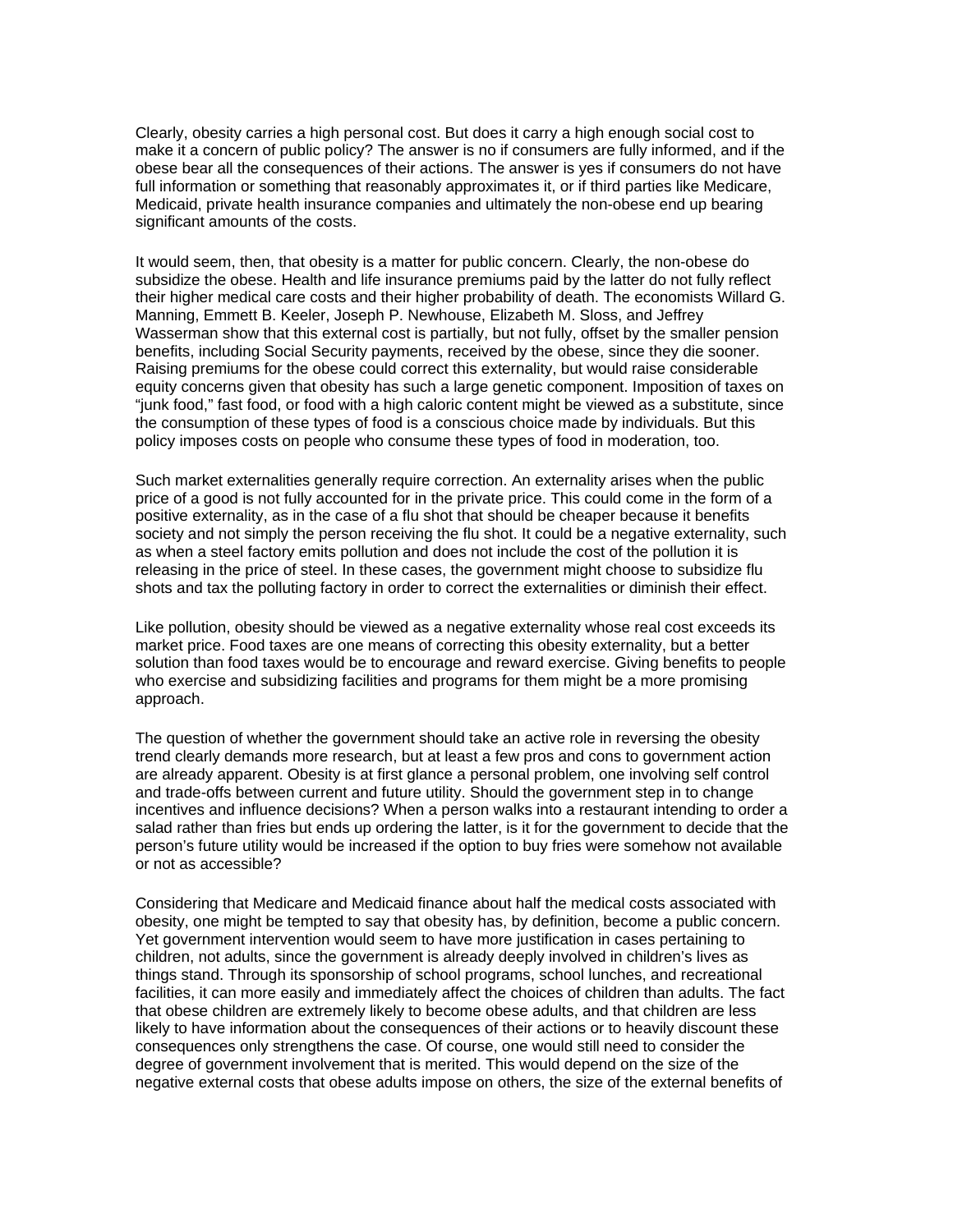curtailing childhood obesity, the costs of implementing alternative policies, and the issue of whether it is fair to punish the obese for the costs that they impose on others.

### **Unintended consequences**

The dramatic increase in obesity since 1980 has caused a surge in social-science research on its determinants. Would the people of the past, who toiled through their workdays and often did not have enough food, have predicted this problem? Would those who once dreamed of ending poverty and supplying enough food for all have even imagined that being too fat would become the predominant health risk nationwide?

The main message of contemporary research is that there is no free lunch, that with benefits come costs. Positive changes such as increases in technology, reduced smoking, and increased female participation in the labor force have also carried unforseen negative consequences. Was the anti-smoking campaign a mistake if it also encouraged obesity? Of course, we do not believe people should start smoking in order to become thin, substituting one type of unhealthy behavior for another. This was simply one of the unintended consequences of social change and government action. Nor do we suggest that women abandon the labor force to provide their families with home-cooked meals. Whether public policies should be pursued that offset the ignored or unanticipated consequence of previous policies that contributed to the rise in obesity will depend, in the end, on these policies' costs and benefits over time.

*Inas Rashad is assistant professor of economics at the Andrew Young School of Public Policy Studies of Georgia State University.Michael Grossman is Distinguished Professor of Economics at the City University of New York Graduate Center, and Health Economics Program Director at the National Bureau of Economic Research.*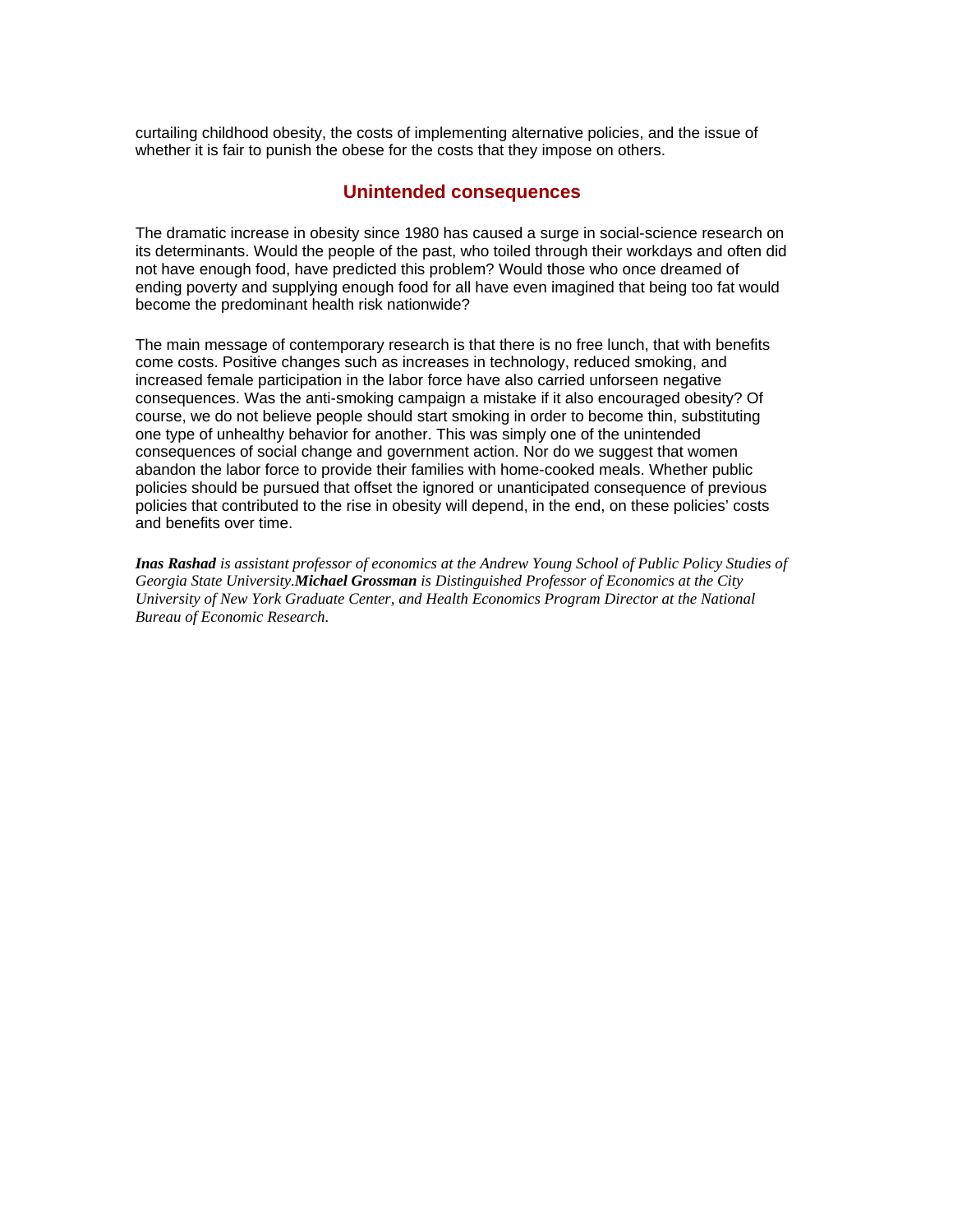#### Table 1

| Survey            | Period    | Body Mass Index <sup>b</sup> | Percentage Obese <sup>c</sup> |
|-------------------|-----------|------------------------------|-------------------------------|
| <b>NHES I</b>     | 1959-1962 | 24.91                        | 12.73                         |
| <b>NHANES I</b>   | 1971-1975 | 25.14                        | 13.85                         |
| <b>NHANES II</b>  | 1976-1980 | 25.16                        | 13.95                         |
| <b>NHANES III</b> | 1988-1994 | 26.40                        | 21.62                         |
| <b>NHANES 99</b>  | 1999-2000 | 27.85                        | 29.57                         |

## Trends in Body Mass Index and the Percentage Obese, Persons 18 Years of Age and Older<sup>a</sup>

<sup>a</sup>The surveys are as follows: National Health Examination Survey I (NHES I), National Health and Nutrition Examination Survey I (NHANES I), National Health and Nutrition Examination Survey II (NHANES II), National Health and Nutrition Examination Survey III (NHANES III) and National Health and Nutrition Examination Survey 1999-2000 (NHANES 99). Survey weights are employed in all computations.

<sup>b</sup>Weight in kilograms divided by height in meters squared. Actual weights and heights are used in calculation.

c Percentage with body mass index equal to or greater than 30.